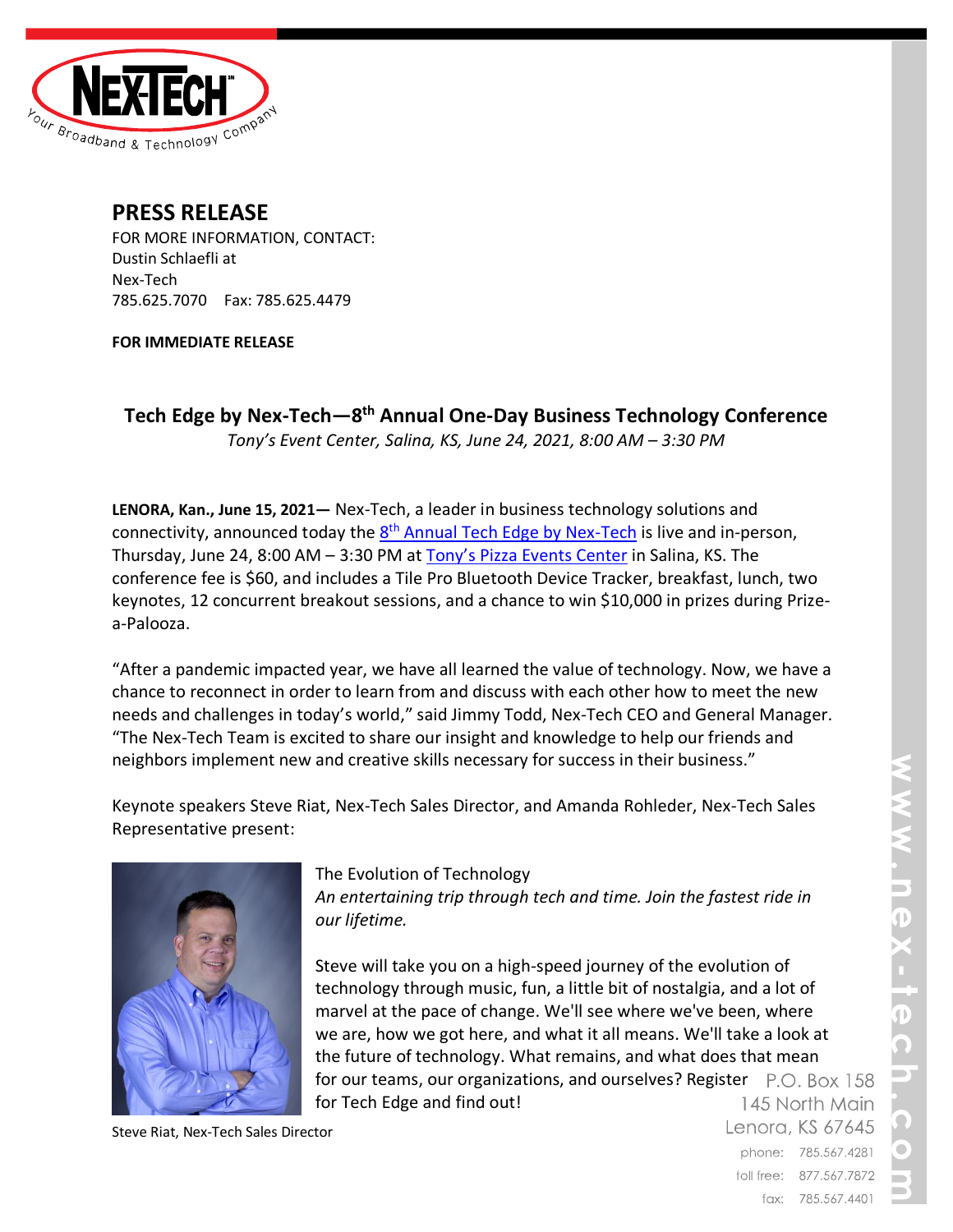



Humanity in the Age of Technology. *Get Real, Stay Real.* 

Is the art of building trusted and authentic human relationships on the brink of extinction in the age of technology? Keynote Amanda Rohleder takes us on a personal journey of why re-energizing one's dedication to the importance of authentic networking and building trusted business relationships matters. Rohleder defines how success depends on being real, and how getting wrapped up in technology and forgetting that actual people are out there, may just mean the demise of business ventures that are both profitable and meaningful.

Amanda Rohleder, Nex-Tech Sales Representative

Session Line-up:

ONE: Be a Culture Hero When You're Virtual - Here's How *A real-life example of a company that did it, what they learned, what they lost, and what stuck.*

TWO: The Strategy and Success to Physical Security *How to plan and budget physical security upgrades that get approvals.*

THREE: Cybersecurity Incident Trends *Recent national cybersecurity incidents and trends.*

FOUR: The Buyer's Journey *Understand how brand awareness plays a part.*

FIVE: M365—What's Now and What's to Come *Get wise to little-known features that will make you smile.*

SIX: Scrum, Kanban, and Waterfall OH MY! *An introduction to common project management methods and how to choose what's best for you.*

SEVEN: VoIP: The Hero of the Pandemic. What Now? *Why VoIP worked and what's coming next.*

EIGHT: Get C-Suite Approval on Your IT Strategy and Budget *Learn how to put together a winning playbook.*

P.O. Box 158 145 North Main Lenora, KS 67645 phone: 785.567.4281 toll free: 877.567.7872 fax: 785.567.4401

###